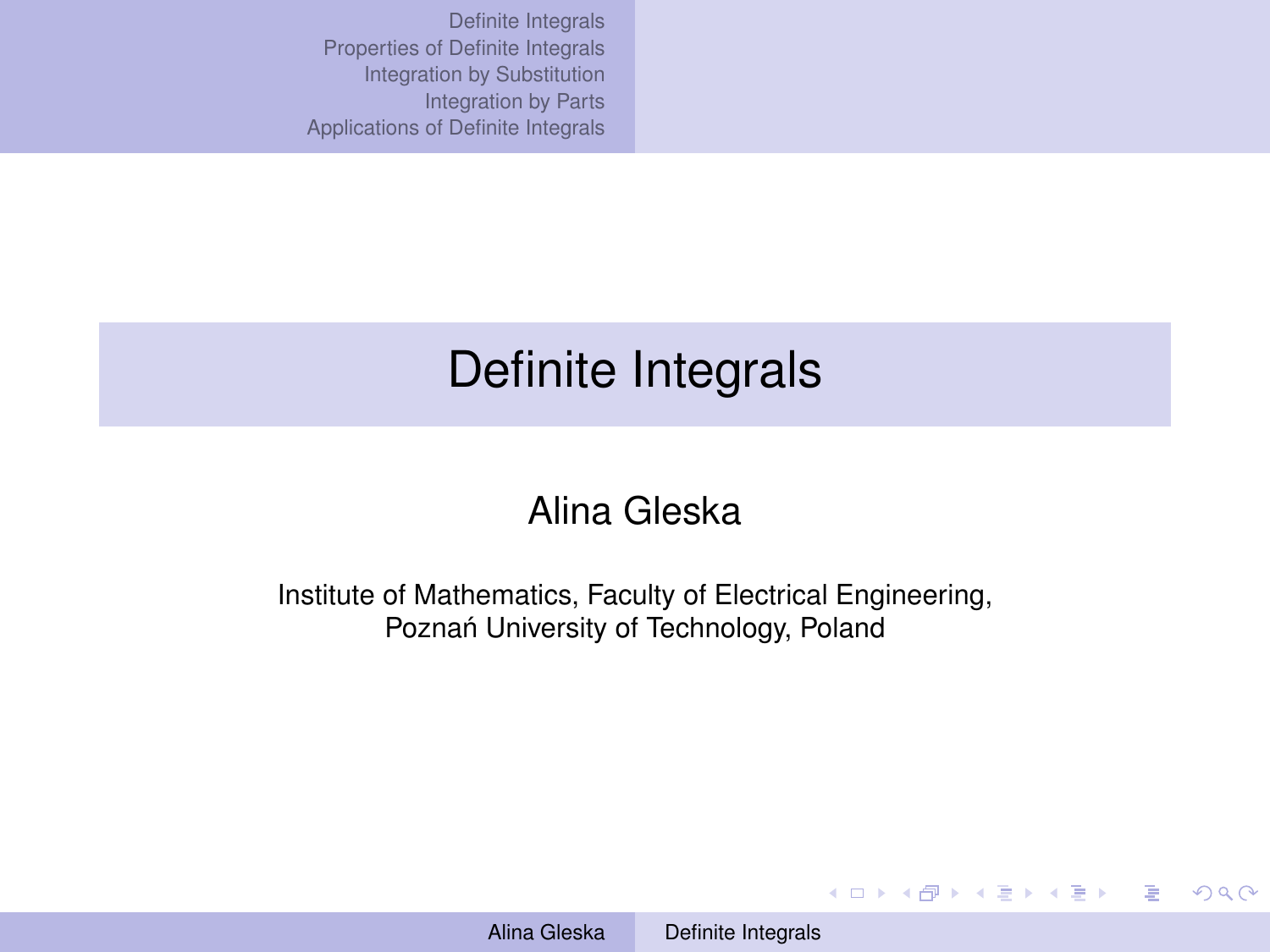## Definite integrals

<span id="page-1-0"></span>We consider the following five steps for the function  $y = f(x)$ .

- 1. Let *f* be defined on a closed interval [*a*,*b*].
- 2. Partition the interval [*a*,*b*] into *n* subintervals [*xk*−1,*x<sup>k</sup>* ] of length  $\Delta x_k = x_k - x_{k-1}$ . Let P denote the partition:

$$
a = x_0 < x_1 < x_2 < \ldots < x_{n-1} < x_n = b.
$$

- 3. Let ||*P*|| be the length of the longest subinterval. The number ||*P*|| is called the norm of the partition *P*.
- 4. Choose a number  $x_k^*$  in each subinterval.

5. Form the sum: 
$$
\sum_{i=1}^{n} f(x_k^*) \Delta x_k.
$$

KOD KAP KED KED E LORO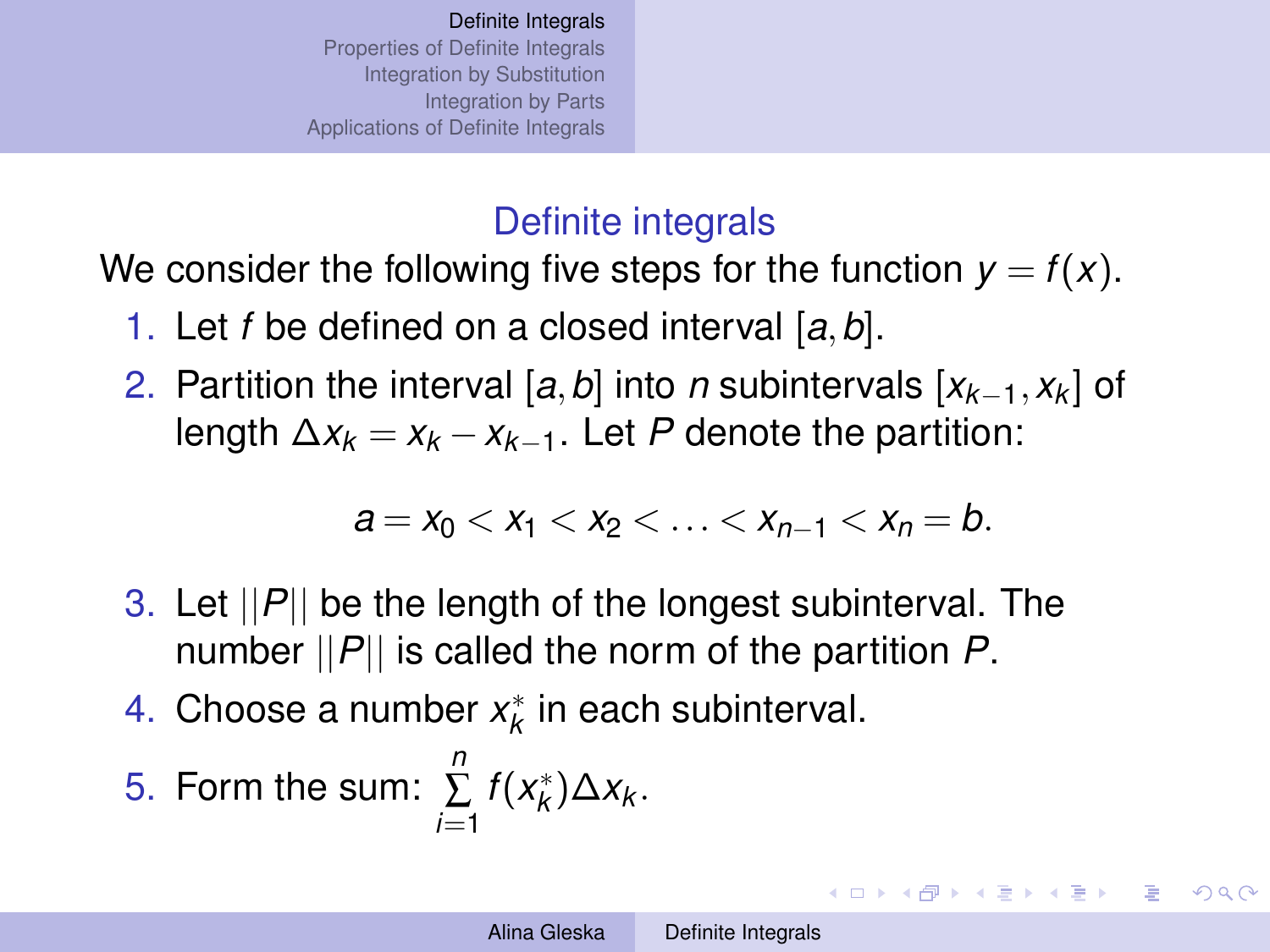Such sums for the various partitions of [*a*,*b*] are known as Riemann sums and are named after the famous German mathematician, Georg Friedrich Bernhardt Riemann (1826-1866). For a function *f* defined on an interval [*a*,*b*] there are an infinite number of possible Riemann sums for a given partition  $P$  of the interval since the numbers  $x_k^*$  can be chosen arbitrarily in each subinterval [*xk*−1,*x<sup>k</sup>* ]. But if the Riemann sums are close to a number *L* for every partition *P* of [*a*,*b*] for which the norm  $||P||$  is close to 0, we then write:

$$
\lim_{||P||\to 0}\sum_{k=1}^n f(x_k^*)\Delta x_k = L
$$

and say that *L* is the definite integral of *f* on the interval [*a*,*b*]. If this limit exists, the function *f* is said to be integrable on the interval. イロト イ伊 トイヨ トイヨ トー  $\Rightarrow$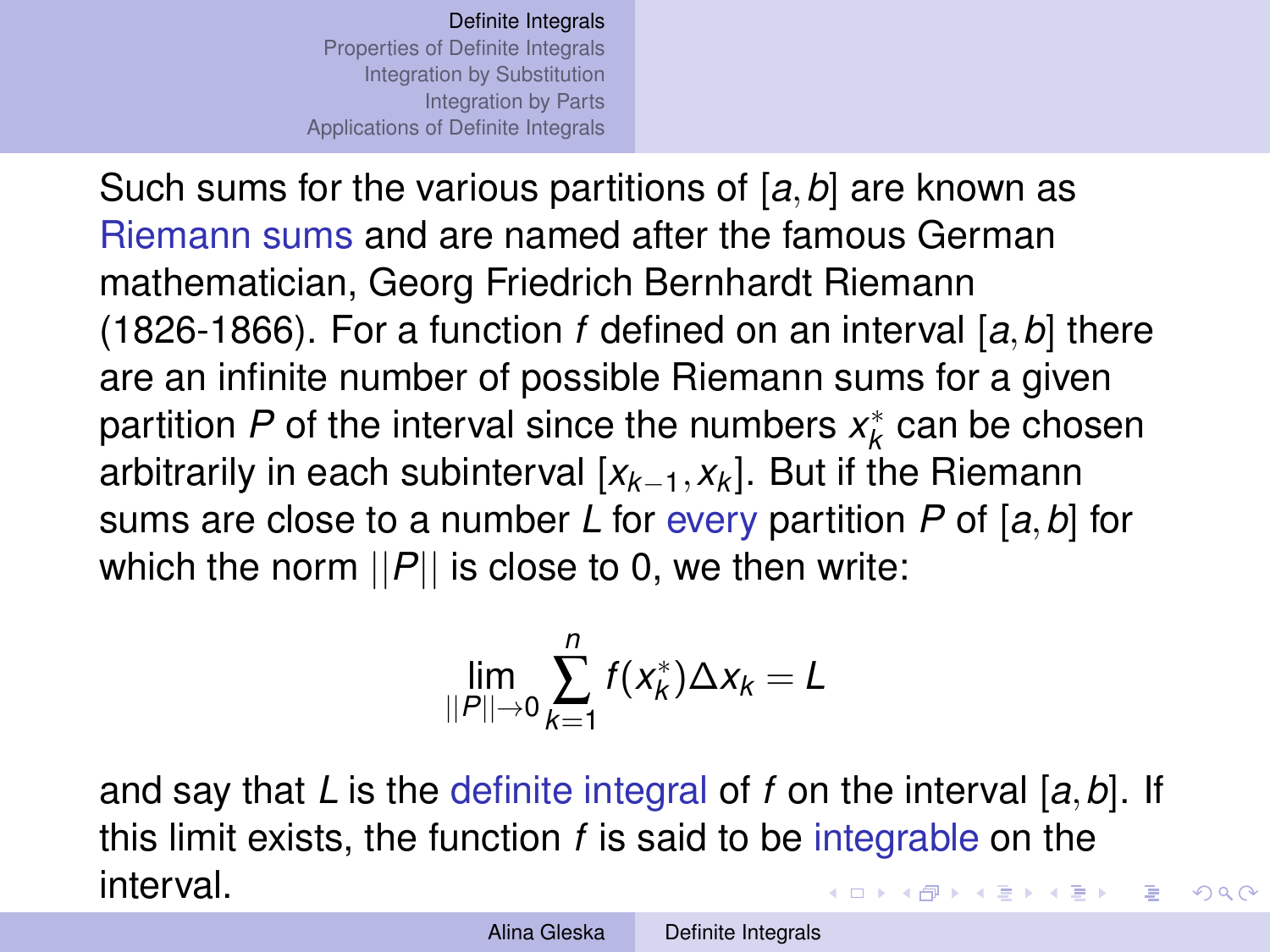## **Definition** Let *f* be a function defined on a closed interval [*a*,*b*]. Then the definite integral of *f* from *a* to *b*, denoted by  $\int_{a}^{b} f(x) dx$ , is defined to be

$$
\int_{a}^{b} f(x) dx = \lim_{\|P\| \to 0} \sum_{k=1}^{n} f(x_{k}^{*}) \Delta x_{k}.
$$

The numbers *a* and *b* in the preceding definition are called the lower and upper limits of integration, respectively. The integral symbol f, first used by Leibniz, is an elongated S for the word 'sum'.

イロト イ伊 トイヨ トイヨ トー

 $\equiv$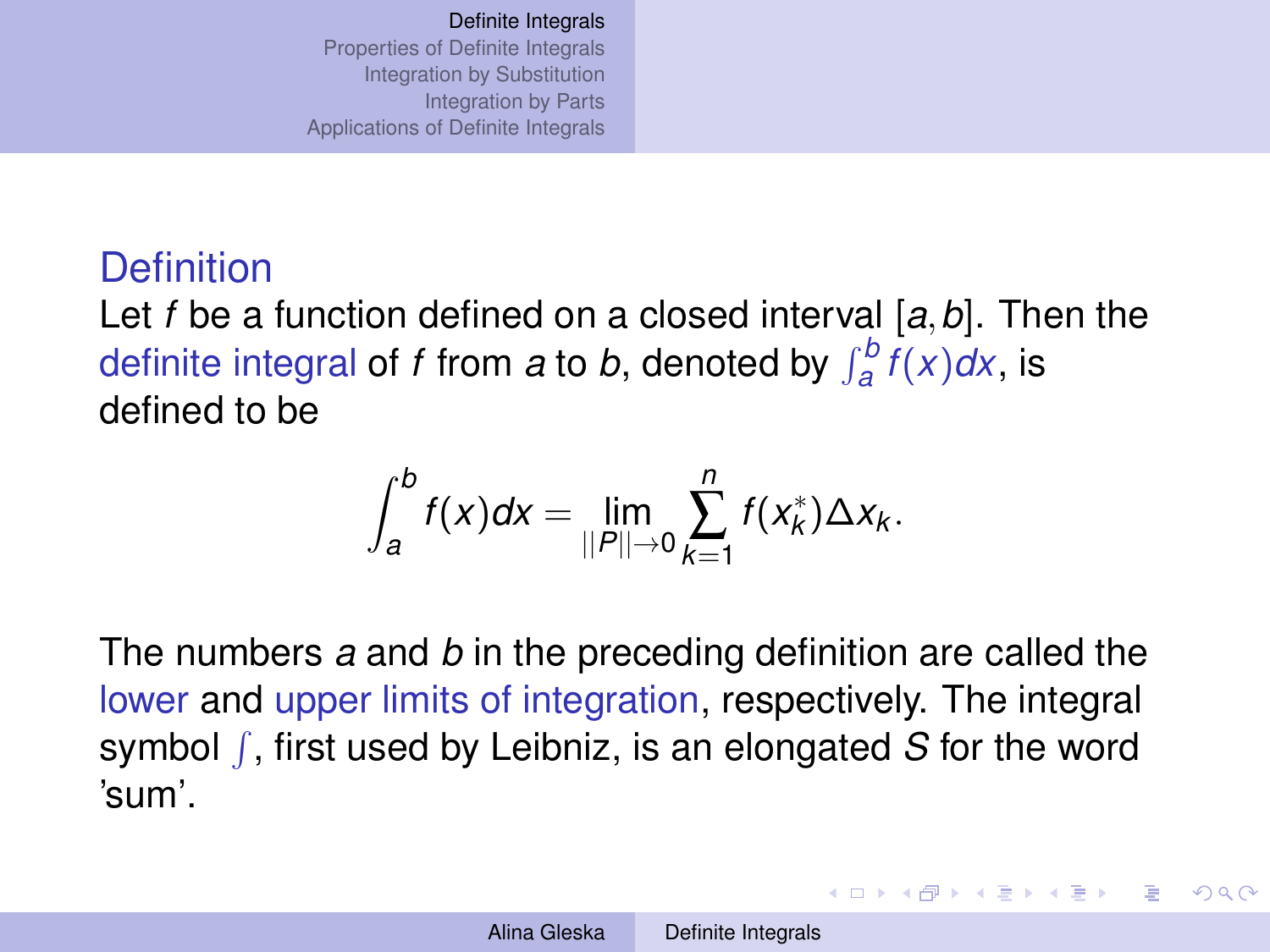## <span id="page-4-0"></span>Theorem

*If f is continuous on* [*a*,*b*]*, then* R *b a f*(*x*)*dx exists; that is, f is integrable on the interval.*

Theorem *a*<br>*If f*(*a*) *exists, then*  $\int$ *a*  $f(x)dx=0.$ Theorem

*If f is integrable on* [*a*,*b*]*, then* R *b a f*(*x*)*dx* = −  $\int$ <sup>*a*</sup> *b f*(*x*)*dx*.

イロト イ団 トイヨ トイヨ トー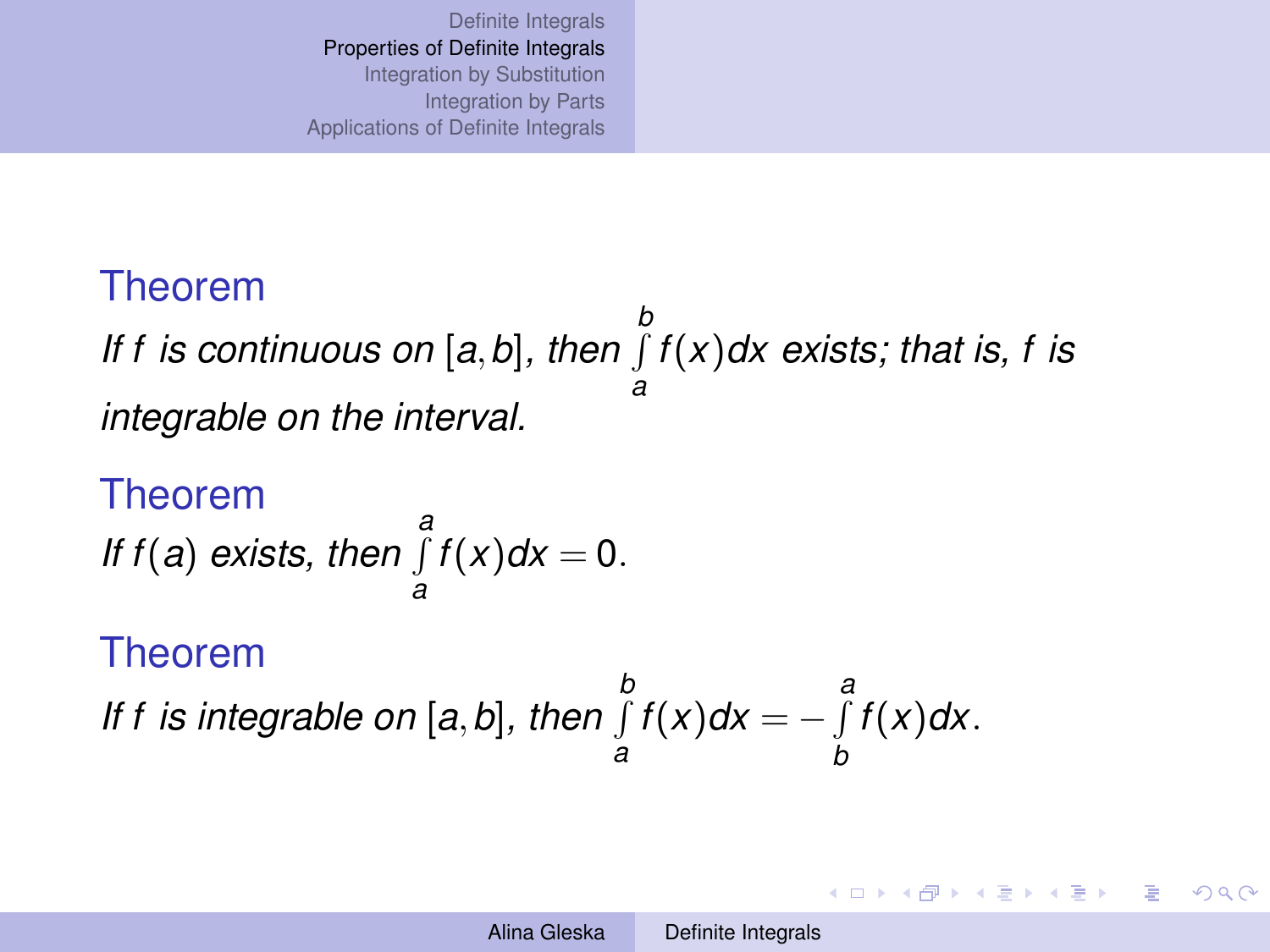## Theorem

*Let f and g be integrable functions on* [*a*,*b*]*. Then:*

1. R *b a*  $k \cdot f(x) dx = k \cdot \int_{0}^{b}$ *a f*(*x*)*dx, where k is any constant,* 2. R *b a*  $(f(x) \pm g(x))dx = \int\limits_{0}^{b}$ *a f*(*x*)*dx*  $\pm$  *f a g*(*x*)*dx, (this point extends to any finite sum of integrable functions on the interval)* 3. R *b a f*(*x*)*dx* =  $\int$ <sup>*c*</sup> *a f*(*x*)*dx* +  $\int$ *c f*(*x*)*dx, where c is any number in* [*a*,*b*]*.*

**K ロ ▶ K 御 ▶ K 君 ▶ K 君 ▶**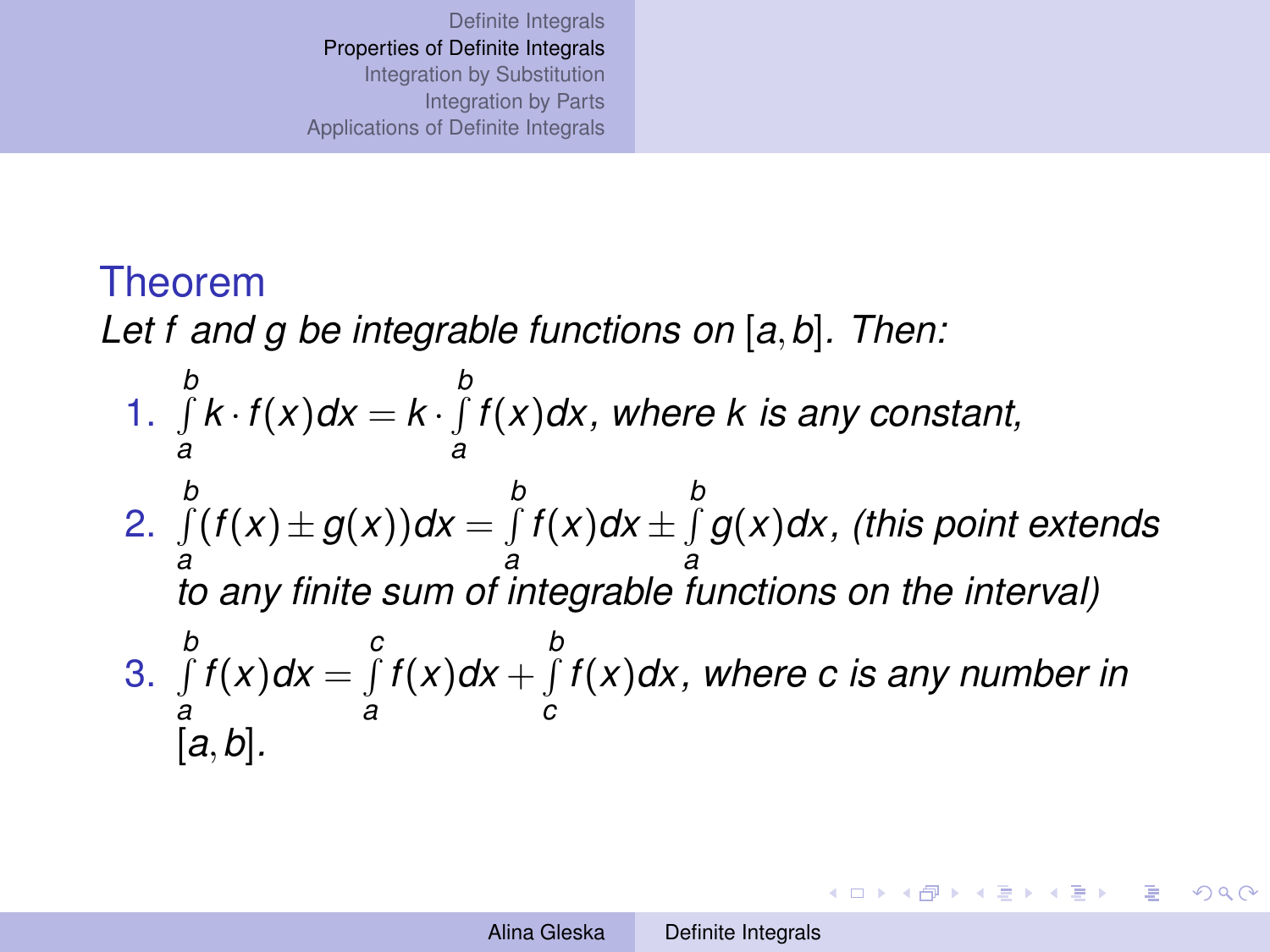The independent variable *x* in a definite integral is called a dummy variable of integration. The value of the integral does not depend on the symbol used. In other words,

$$
\int_{a}^{b} f(x)dx = \int_{a}^{b} f(r)dr = \int_{a}^{b} f(t)dt,
$$

and so on.

Geometric interpretation of definite intervals

イロト イ押 トイヨ トイヨ トーヨー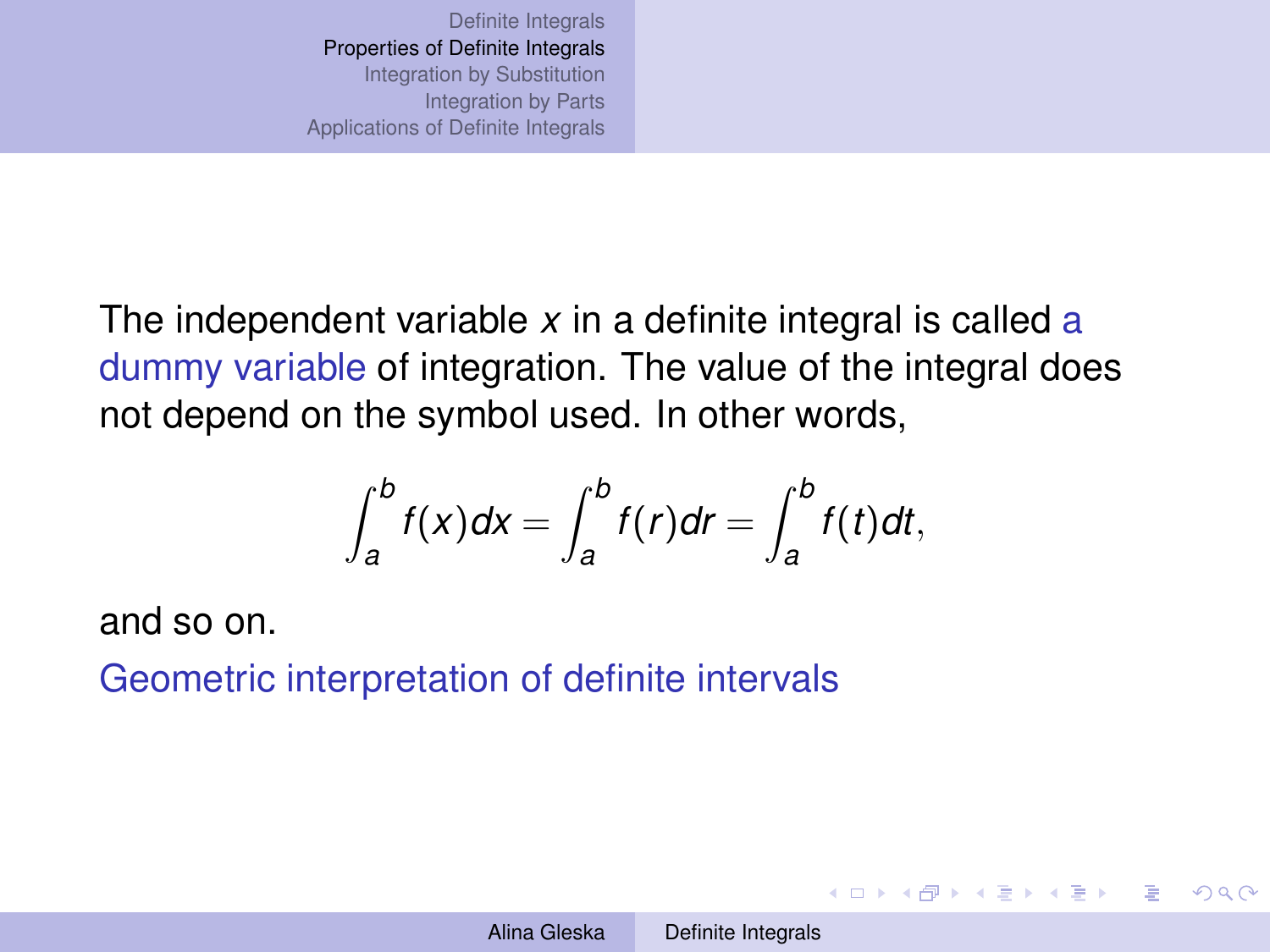#### Theorem *For any constant k,* R *b a k* ·*dx* = *k* · R *b a*  $dx = k(b - a)$ .

ï

#### Theorem

*If f is continuous on* [ $a$ , $b$ ], then there exists a point  $c \in [a, b]$ *such that*

$$
\int_a^b f(x)dx = (b-a)f(c).
$$

**K ロ ▶ K 伊 ▶ K ヨ ▶ K ヨ ▶** 

B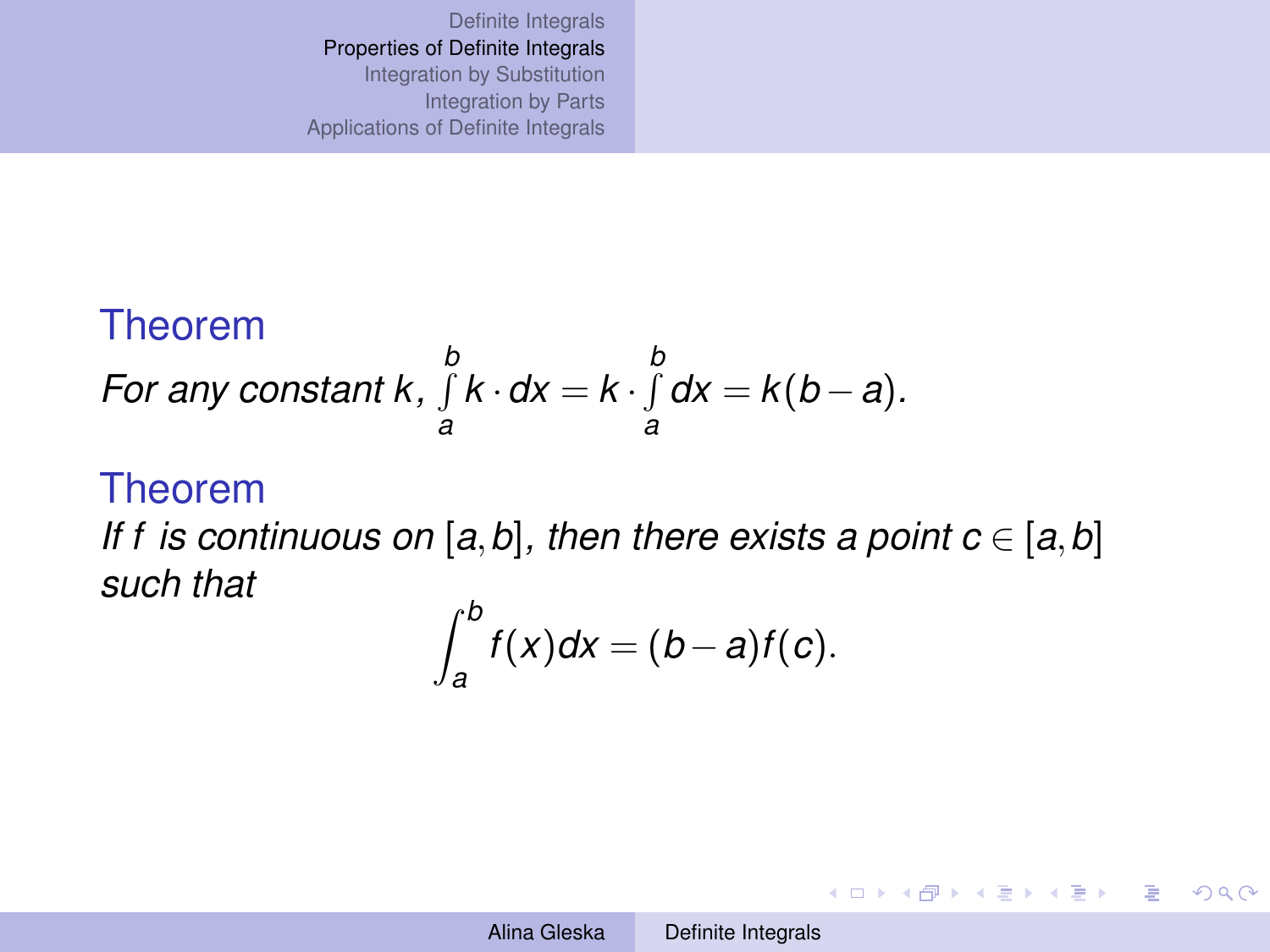Theorem (The Fundamental Theorem of Calculus) *Let f be continuous on* [*a*,*b*] *and let F be any function for which*  $F'(x) = f(x)$ *. Then,* 

$$
\int_a^b f(x)dx = F(b) - F(a).
$$

### Remark

$$
\int_{a}^{b} f(x)dx = \int f(x)dx\big|_{a}^{b} = F(x)\big|_{a}^{b} = F(b) - F(a).
$$

イロト イ押 トイヨ トイヨ トーヨー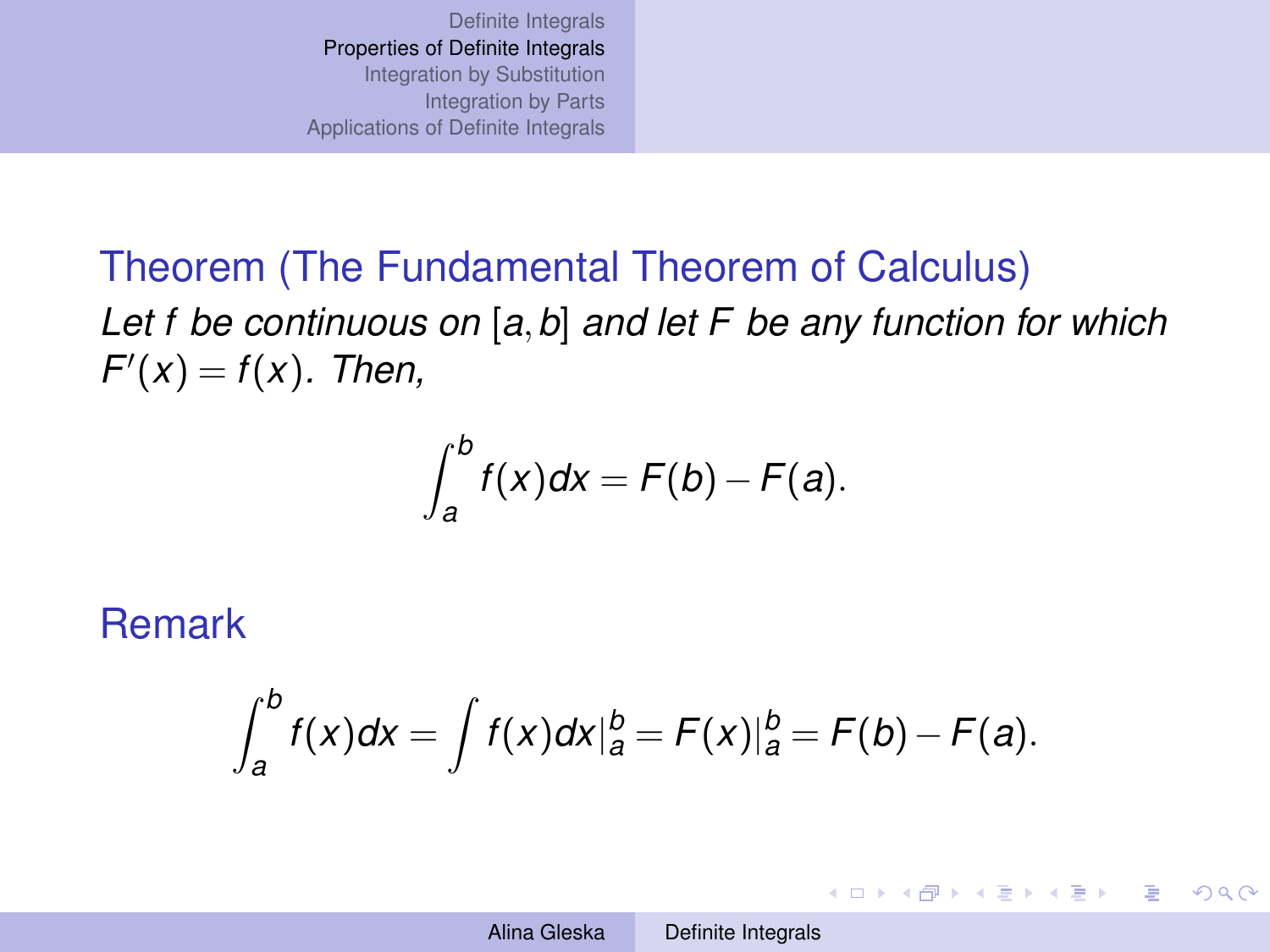<span id="page-9-0"></span>Integration by substitution we can proceed in two ways:

- 1. evaluate the indefinite integral by means of the substitution  $u = g(x)$ . Resubstitute  $u = g(x)$  in the antiderivative, and then apply the Fundamental Theorem of Calculus by using the original limits of integration  $x = a$  and  $x = b$ ;
- 2. alternatively, the resubstitution can be avoided by changing the limits of integration to correspond to the value of *u* at  $x = a$  and *u* at  $x = b$  (this way is usually quicker).

イロン イ押ン イヨン イヨン 一重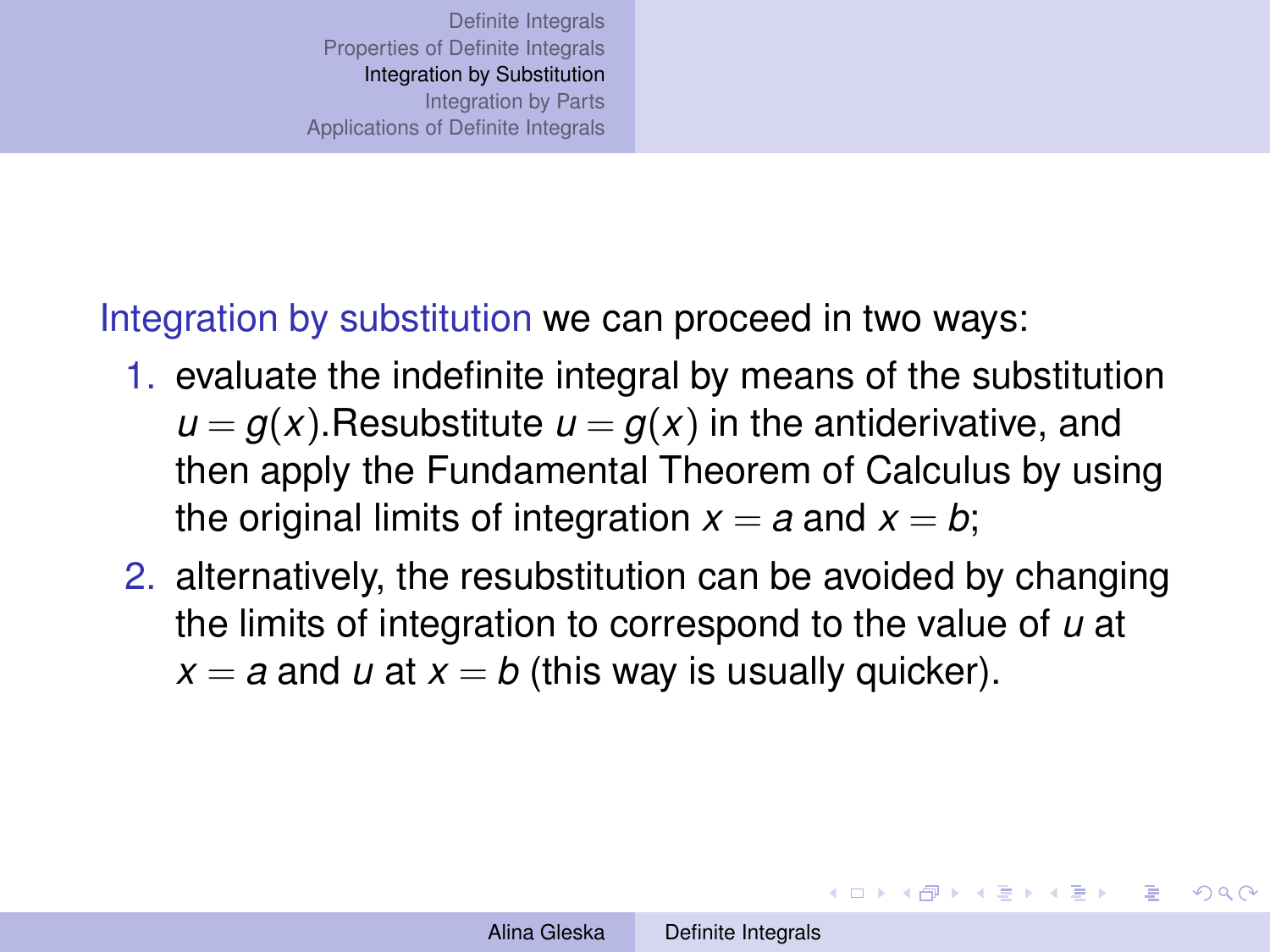## Theorem (Integration by Substitution)

Let  $u = g(x)$  be a function that has a continuous derivative on *the interval* [*a*,*b*]*, and let f be a function that is continuous on*  $the$  range of g. If  $F'(u) = f(u)$  and  $c = g(a)$ ,  $d = g(b)$ , then

$$
\int_a^b f(g(x))g'(x)dx = F(d) - F(c).
$$

Example <sup>2</sup><br>∫ Evaluate 0 *x* √ 4−*x* <sup>2</sup>*dx*.

イロト イ押 トイヨ トイヨ トー

E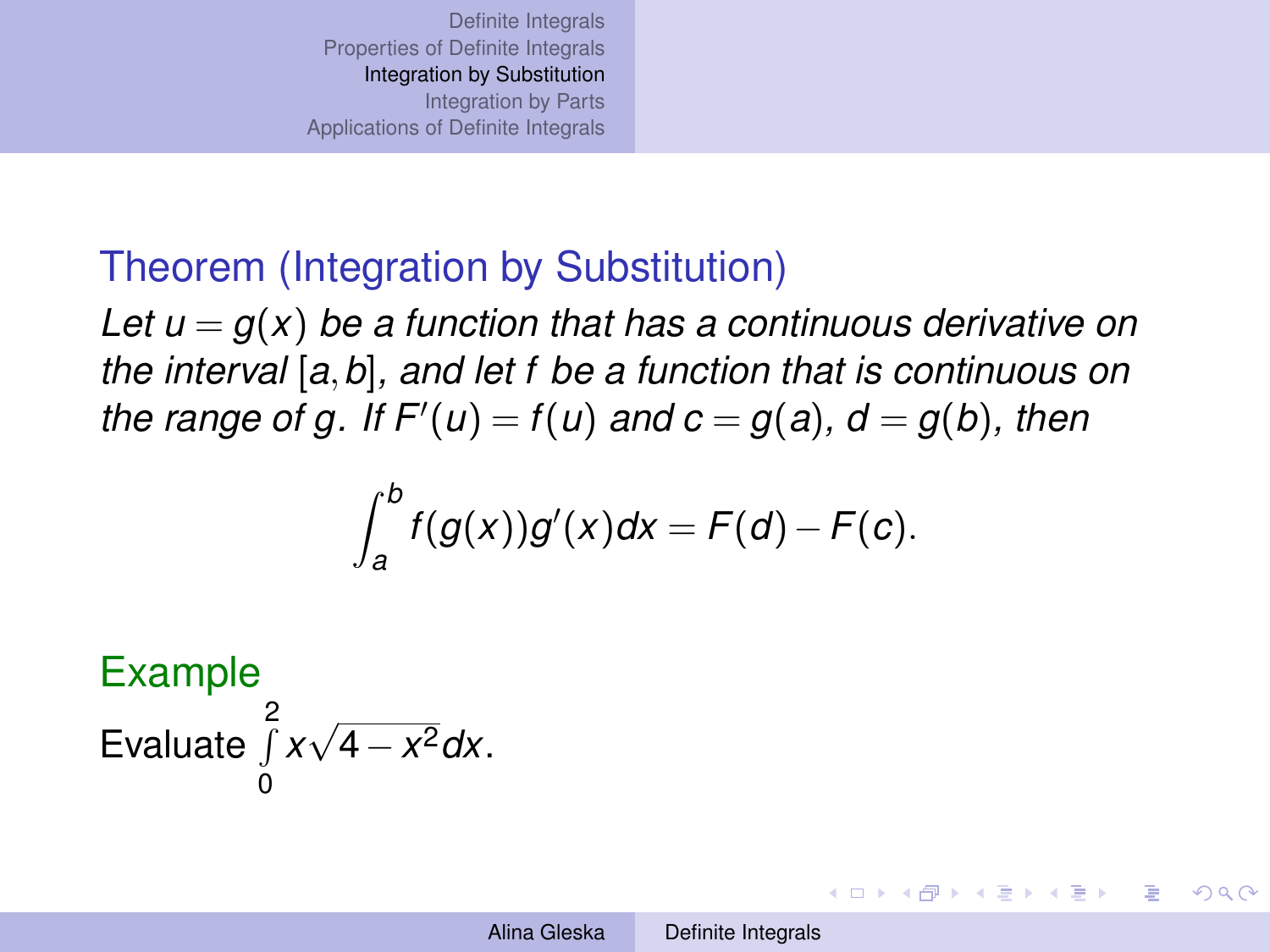## <span id="page-11-0"></span>Theorem (Integration by Parts)

If the functions f, g, f' and g' are continuous on some interval [*a*,*b*]*, then*

$$
\int_a^b f(x)g'(x)dx = f(b)g(b) - f(a)g(a) - \int_a^b f'(x)g(x)dx.
$$

## Example

Evaluate the integral:  $\int_0^{\frac{\pi}{2}} x \cdot \cos(x) dx$ .

4 ロ > 4 何 > 4 ミ > 4 ミ > - ミ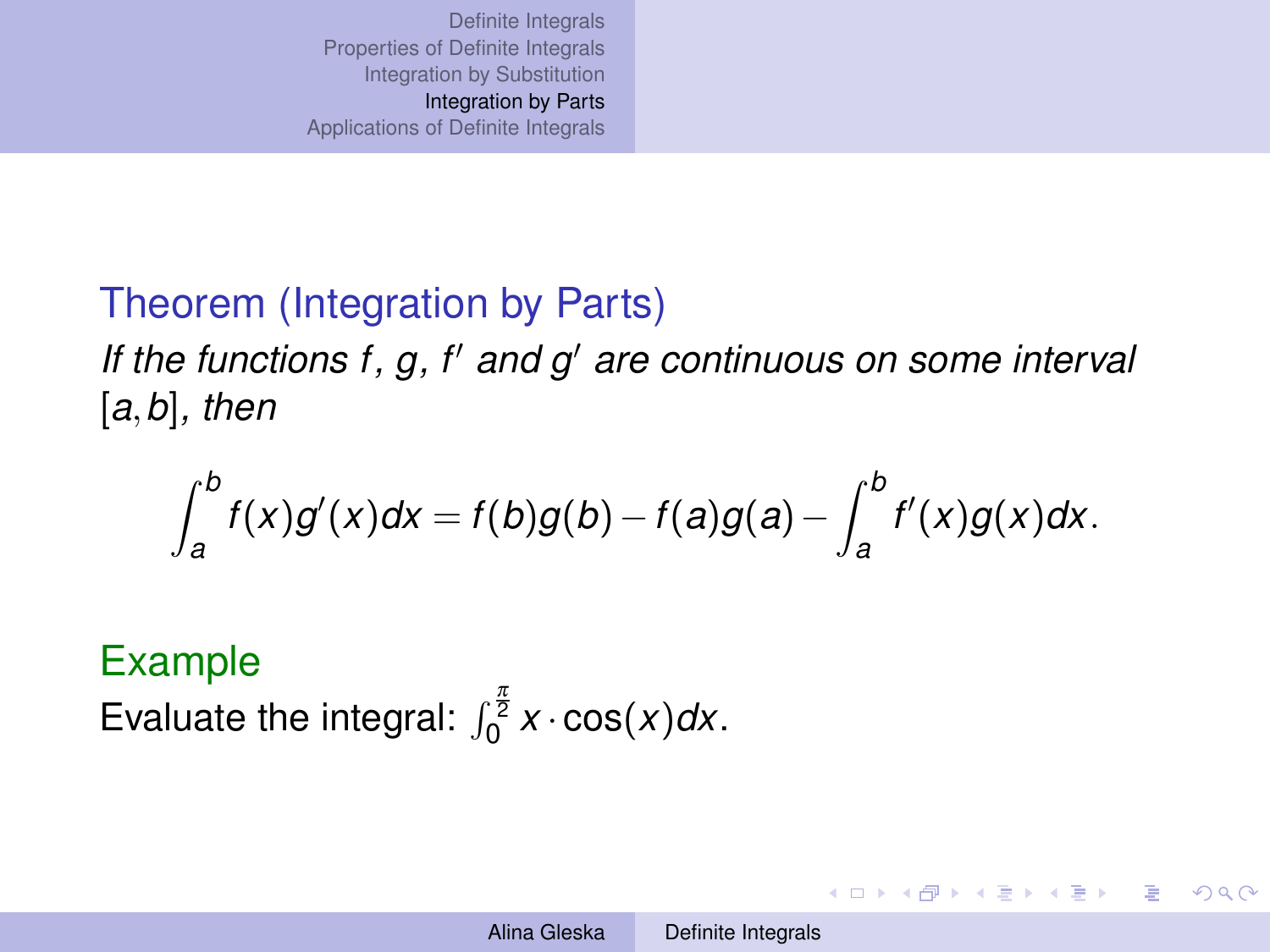### <span id="page-12-0"></span>Example

Find the area bounded by the graph of the given functions:

1. 
$$
y = x^2
$$
,  $y = \frac{1}{2}x^2$ ,  $y = 3x$   
2.  $y^2 = 4x + 4$ ,  $y = 2 - x$ .

KO KARA KE KAEK E KORO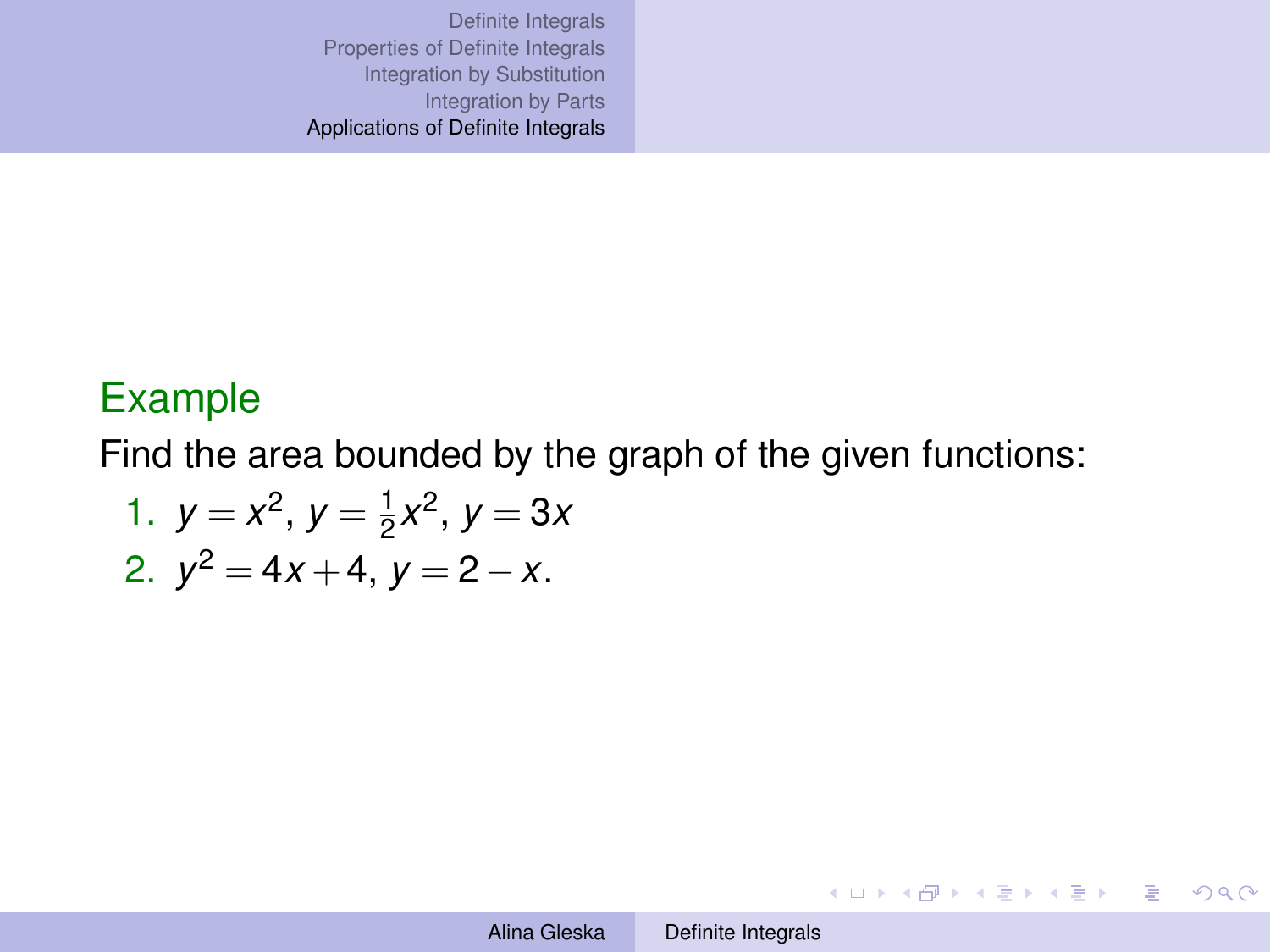## ARC LENGTH

If  $y = f(x)$  has a continuous first derivative on an interval [a, b], then its graph is said to be smooth and *f* is called a smooth function. As the name implies, a smooth graph has no sharp points. Now we will find the length of a smooth graph.

イロト 不優 トイ君 トイ君 トー君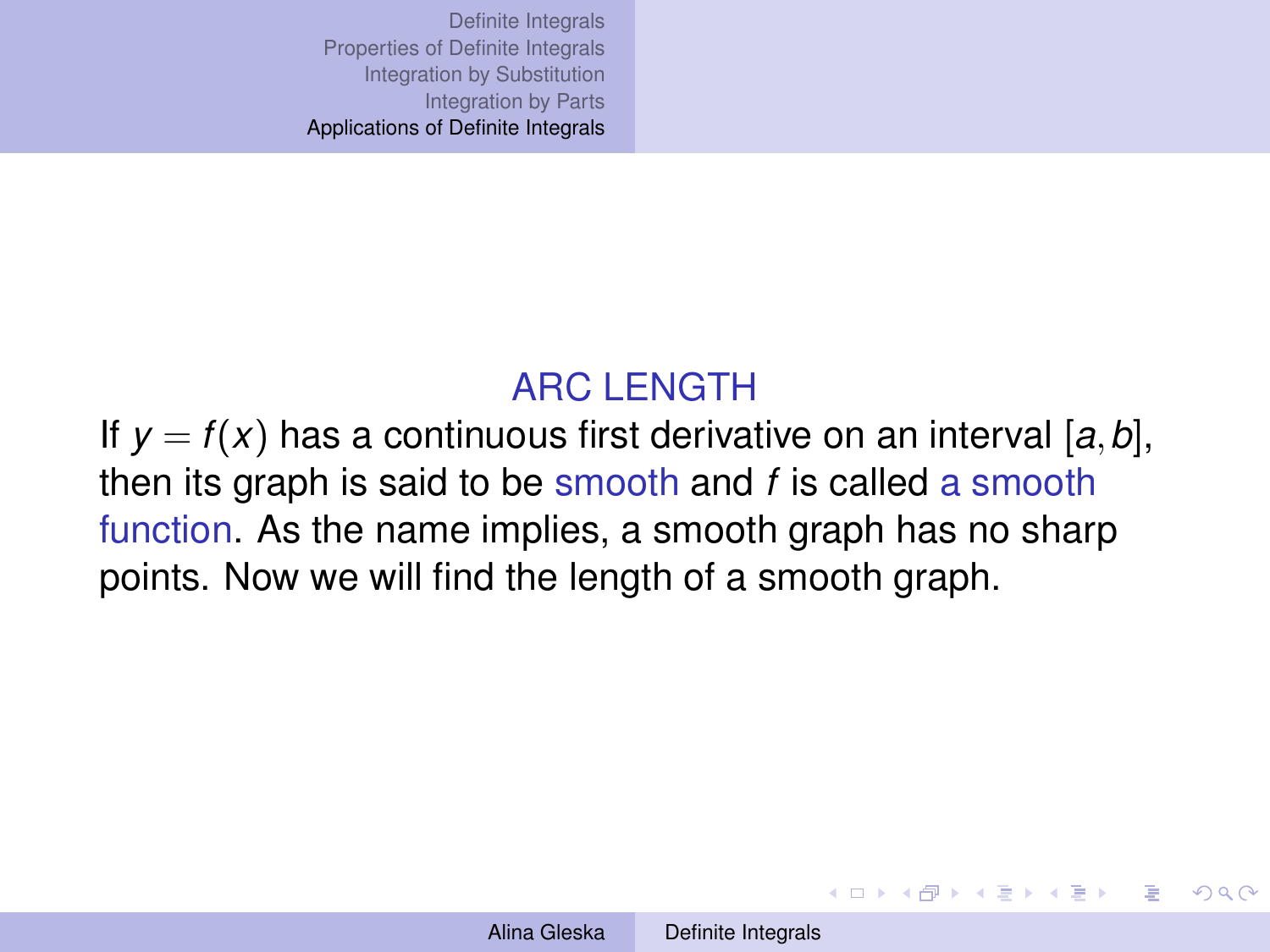Let *f* have a smooth graph on [*a*,*b*], and let *P* denote the arbitrary partition

$$
a = x_0 < x_1 < x_2 < \ldots < x_{n-1} < x_n = b.
$$

As usual, let the length of each subinterval be given by  $\Delta x_k = x_k - x_{k-1}$  and let  $||P||$  be the length of the longest subinterval. The length of the chord between (*xk*−1,*f*(*xk*−1)) and  $(x_k, f(x_k))$  is an approximation to the length of the graph between these points. The length of the chord is:

$$
\Delta S_k = \sqrt{(x_k - x_{k-1})^2 + (f(x_k) - f(x_{k-1}))^2}.
$$

KOD KAP KED KED E LORO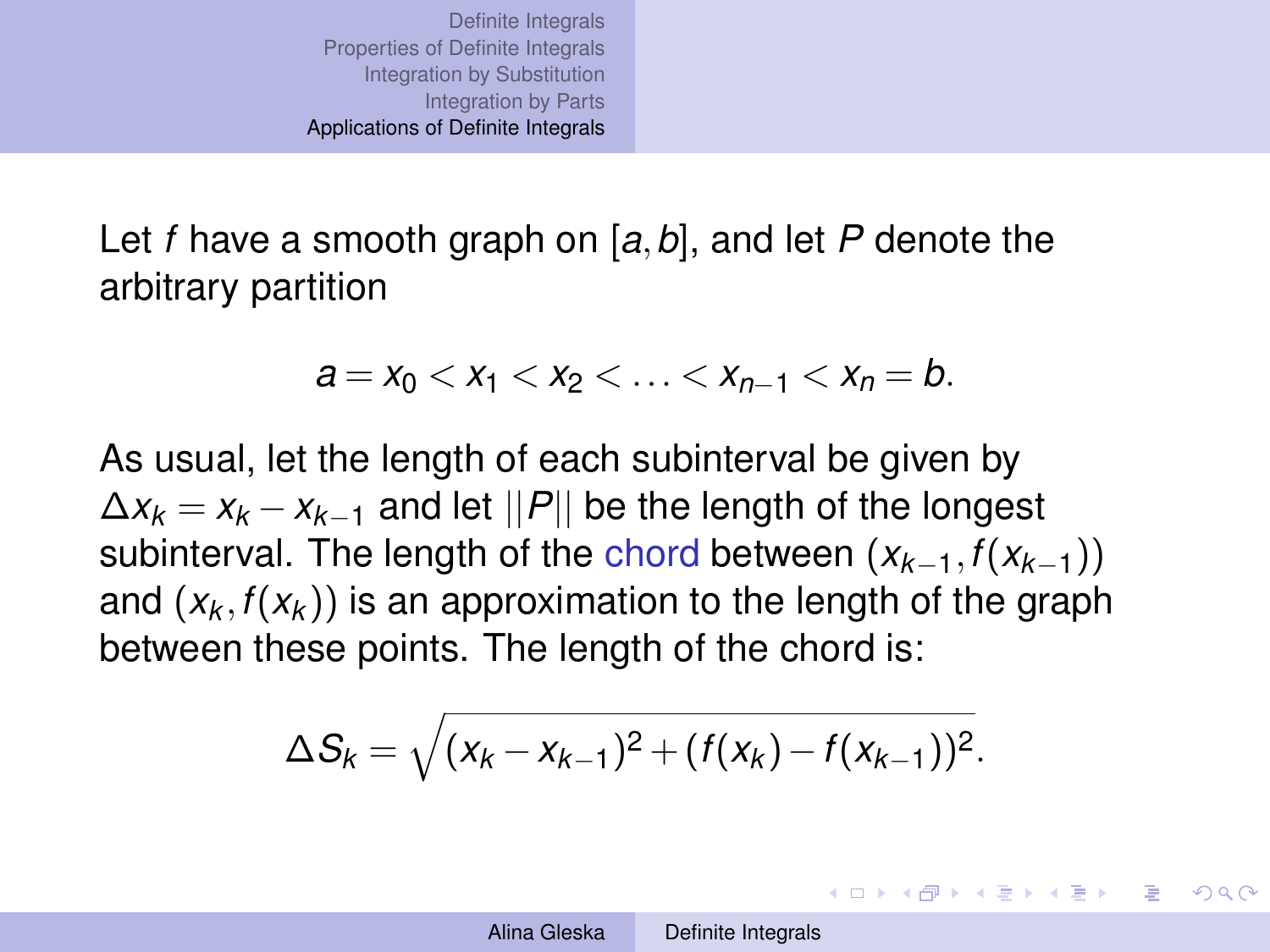By the Mean Value Theorem we know that there exists an  $x_k^*$  in each open subinterval (*xk*−1,*x<sup>k</sup>* ) such that

$$
\frac{f(x_k) - f(x_{k-1})}{x_k - x_{k-1}} = f'(x_k^*)
$$

or

$$
f(x_k) - f(x_{k-1}) = f'(x_k^*)(x_k - x_{k-1}).
$$

Substituting from this last equation into previous one gives

$$
\Delta S_k = \sqrt{(x_k - x_{k-1})^2 + (f'(x_k))^2 (x_k - x_{k-1})^2} =
$$
  
=  $\sqrt{1 + (f'(x_k^*))^2 (x_k - x_{k-1})} = \sqrt{1 + (f'(x_k^*))^2} \Delta x_k.$ 

KO KARK KEK KEK E YOKA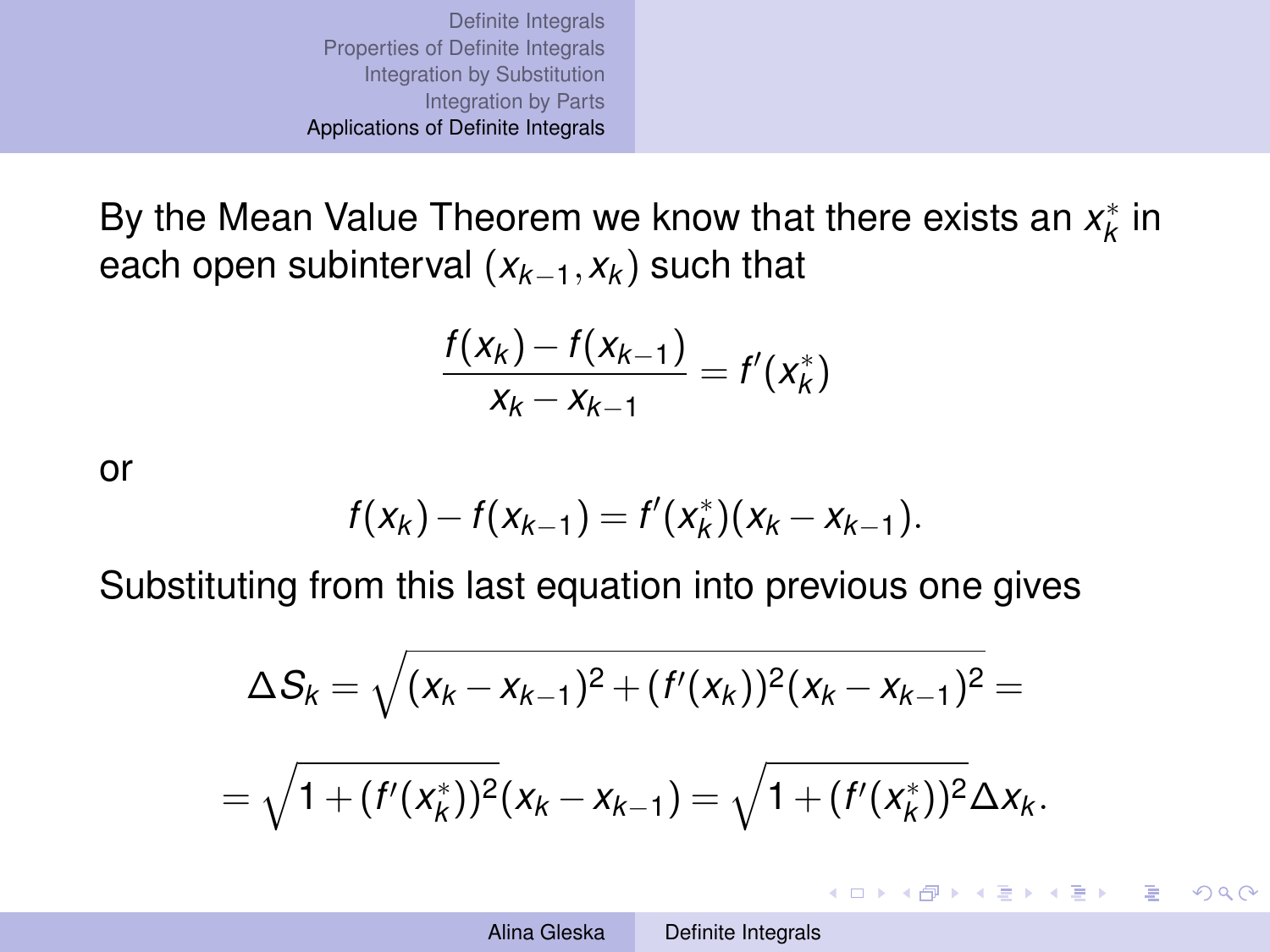The sum:

$$
\sum_{k=1}^{n} \Delta S_k = \sum_{k=1}^{n} \sqrt{1 + (f'(x_k^*))^2} \Delta x_k
$$

gives an approximation to the total length of the graph on [*a*,*b*]. As  $||P|| \rightarrow 0$ , we obtain:

$$
\lim_{||P||\to 0}\sum_{k=1}^n\sqrt{1+(f'(x_k^*))^2}\Delta x_k=\int_a^b\sqrt{1+(f'(x))^2}dx.
$$

KO KARK KEK KEK E YOKA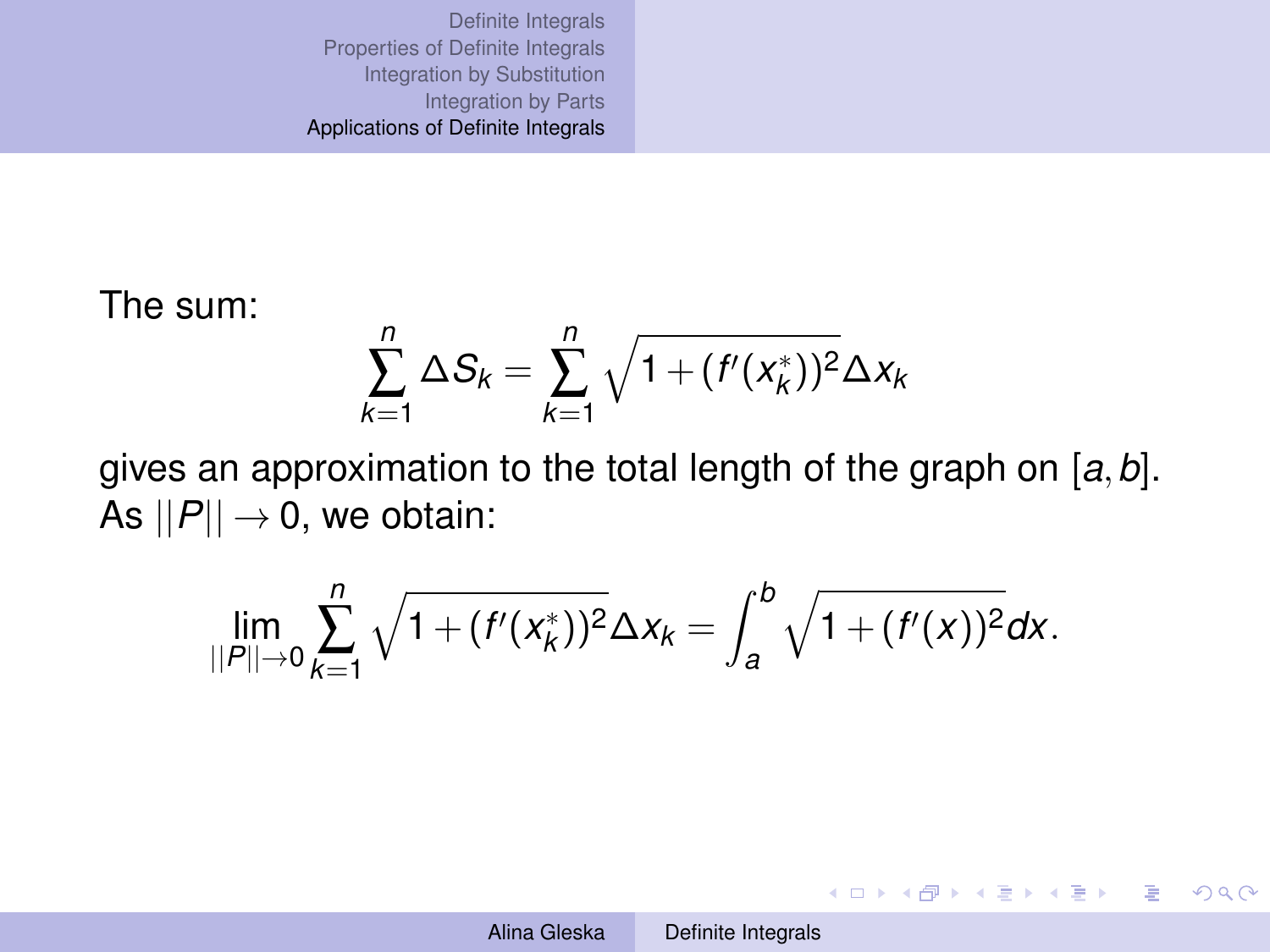## **Definition**

Let *f* be a function for which *f'* is continuous on an interval [a, b]. The length *S* of the graph on the interval, of arc length, is given by

$$
S=\int_a^b\sqrt{1+(f'(x))^2}dx.
$$

## Example

Evaluate the length *S* of the graph of the function *f*(*x*) =  $\sqrt{2x - x^2}$  for  $x \in [0, 1]$ .

イロン イ押ン イヨン イヨン 一重

 $QQ$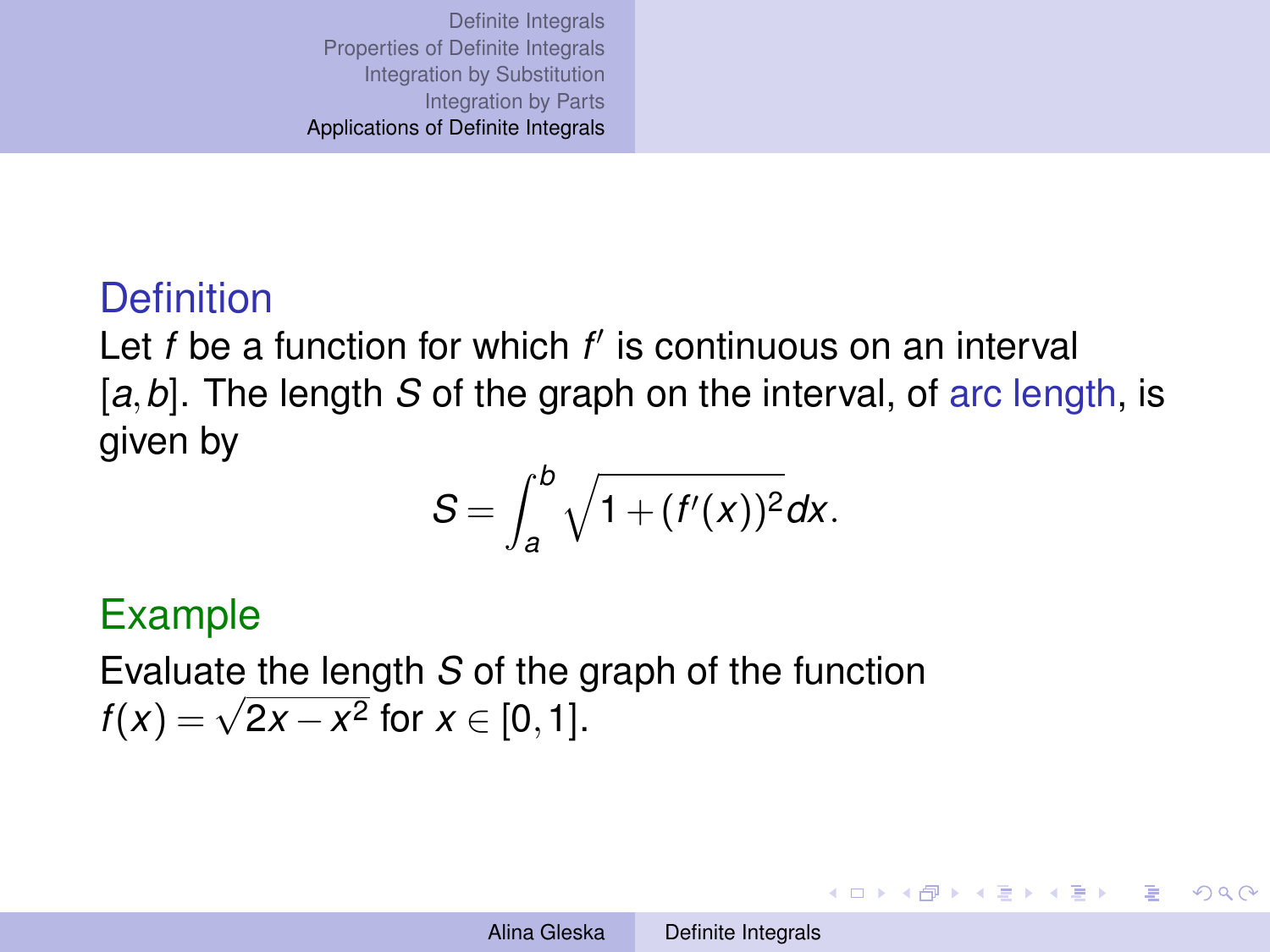#### The Volume V of the Solids of Revolution: Disk and Washer Method

The disk method – let *R* be the region bounded by the graph of a nonnegative continuous function  $y = f(x)$ , the *x*-axis, and the vertical lines  $x = a$  and  $x = b$ . If this region is revolved about the *x*-axis, let us find the volume *V* of the resulting solid of revolution.

The exact volume is: 
$$
V = \pi \int_{a}^{b} (f(x))^2 dx
$$
.

KOD KAP KED KED E YA G